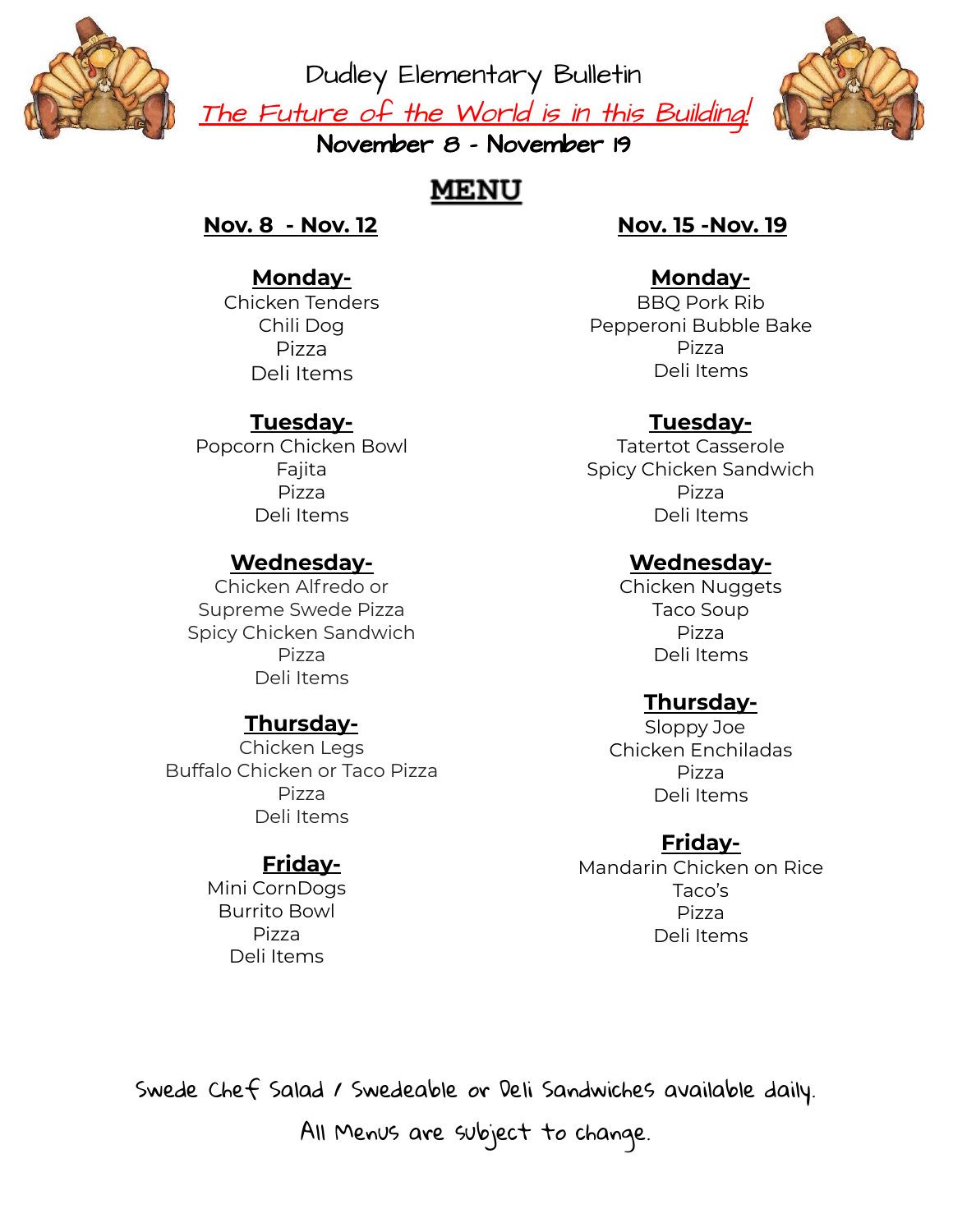



Wednesday, Nov. 10 will be a 2:30 dismissal. Wednesday, Nov. 17 will be a 2:30 dismissal.

Sunday Nov. 7 Daylight Savings Time ends. Don't forget to fall back one hour!



# Flu Shot Clinic is Rescheduled

Gothenburg Public Schools is teaming up with Two Rivers Public Health Department in the Flu Shot Program. On Wednesday, November 17. Students



who have not already had their flu shot can have their shot during school hours. You HAVE to complete a paper registration form (sent home with your child, or available at the school), and a copy of your insurance card if you have one.

Registration forms are due to Nurse Haas by Friday, November 12. **If forms are not completed, your child may not get the flu shot.**



#### Elementary Yearbooks

2020-2021 Dudley Elementary Yearbooks are on sale for \$13. You may purchase a yearbook from Mrs. Keith at the front desk. Ms. Libich also has a few extra yearbooks from previous school years, so if you would like one, please contact her via email at [kara.libich@goswedes.org](mailto:kara.libich@goswedes.org)



#### Notes from the Nurse:

Staying healthy can be challenging this time of year! Here are a few

things to consider in addition to recommendations from your family physician:

\*Wash hands when you get home from school or work and throughout the day when needed. \*Drink plenty of water.

\*Avoid simple sugars such as candy and soda.

\*Eat lots of fruits and vegetables.

\*Boost immune systems with Vitamin C, VitaminD3, and Elderberry.

\*Get plenty of rest! Your body repairs itself when you are asleep. Kiddos age 3-6 need 10-12 hours of sleep, 7-12 year olds need 10-11 hours, 12-18 year olds need 8-9 hours and adults need 7-9 hours of sleep per day.

If your kids are sick please keep them home to prevent the spread of illness throughout the

school. If your child is vomiting or has a temperature of 100 degrees or above within the past 24 hours they are to stay home. Please keep your child home from school until the fever has been gone WITHOUT the use of fever-reducing medication for 24 hours. If you have questions about sending your child to school please contact Mrs. Haas at 537-3651 ext. 1116

The Mission of Gothenburg Public Schools is to prepare all students to become lifelong learners within a positive and innovative learning environment.